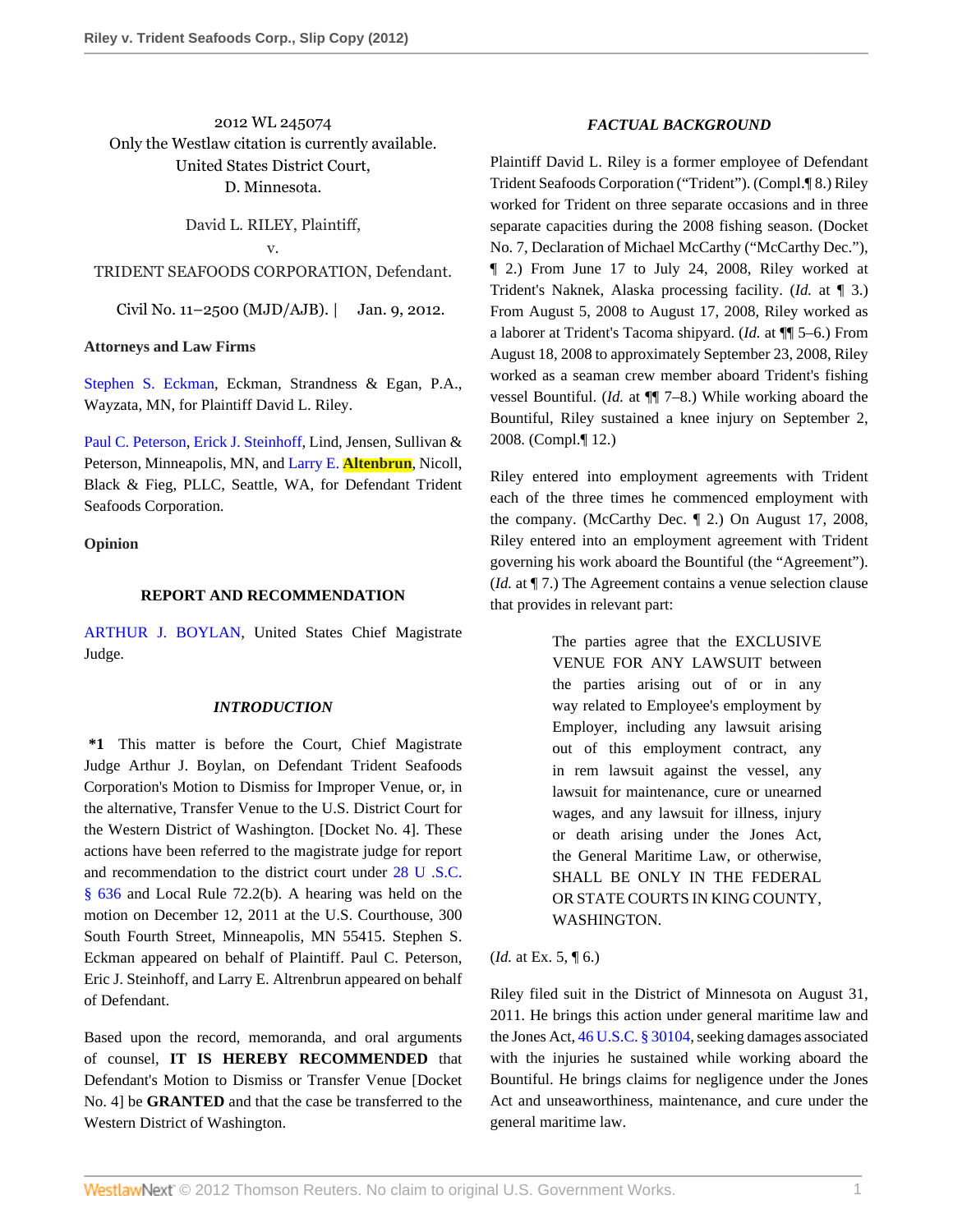**\*2** Trident moves the court to dismiss or transfer venue to the Western District of Washington, seeking to enforce the venue selection clause in the Agreement. In response, Riley argues that the venue selection clause (1) is barred by the Federal Employer's Liability Act ("FELA") as incorporated into the Jones Act and (2) is unenforceable as unreasonable and unjust.

#### *DISCUSSION*

#### **I. STANDARD OF REVIEW**

[Federal Rule of Civil Procedure 12\(b\)\(3\)](http://www.westlaw.com/Link/Document/FullText?findType=L&pubNum=1004365&cite=USFRCPR12&originatingDoc=Ib8df127348ab11e1aa95d4e04082c730&refType=LQ&originationContext=document&vr=3.0&rs=cblt1.0&transitionType=DocumentItem&contextData=(sc.Search)) allows a party to move to dismiss an action for improper venue. Once a defendant raises the issue of improper venue by motion, the burden of proof is placed upon the plaintiff to sustain venue in that court. *[Cohen v. Newsweek, Inc.,](http://www.westlaw.com/Link/Document/FullText?findType=Y&serNum=1963113507&pubNum=350&originationContext=document&vr=3.0&rs=cblt1.0&transitionType=DocumentItem&contextData=(sc.Search)#co_pp_sp_350_78)* 312 F.2d 76, 78 [\(8th Cir.1963\)](http://www.westlaw.com/Link/Document/FullText?findType=Y&serNum=1963113507&pubNum=350&originationContext=document&vr=3.0&rs=cblt1.0&transitionType=DocumentItem&contextData=(sc.Search)#co_pp_sp_350_78). Trident brings this motion pursuant to [Rule](http://www.westlaw.com/Link/Document/FullText?findType=L&pubNum=1004365&cite=USFRCPR12&originatingDoc=Ib8df127348ab11e1aa95d4e04082c730&refType=LQ&originationContext=document&vr=3.0&rs=cblt1.0&transitionType=DocumentItem&contextData=(sc.Search))  $12(b)(3)$ , or alternatively under Rule  $12(b)(6)$  or  $12(b)(1)$ . (Def.Mem.4.) The Eighth Circuit has recognized that "there is some controversy as to whether Rule  $12(b)(3)$  or  $12(b)(6)$ is the proper vehicle for bringing a motion to dismiss based on improper venue when the issue turns on a forum selection clause in the parties' underlying contract." *[Rainforest Cafe,](http://www.westlaw.com/Link/Document/FullText?findType=Y&serNum=2003564862&pubNum=506&originationContext=document&vr=3.0&rs=cblt1.0&transitionType=DocumentItem&contextData=(sc.Search)#co_pp_sp_506_545) Inc. v. EklecCo, L.L.C.,* [340 F.3d 544, 545 n. 5 \(8th Cir.2003\)](http://www.westlaw.com/Link/Document/FullText?findType=Y&serNum=2003564862&pubNum=506&originationContext=document&vr=3.0&rs=cblt1.0&transitionType=DocumentItem&contextData=(sc.Search)#co_pp_sp_506_545). "The relevant distinction between [Rule](http://www.westlaw.com/Link/Document/FullText?findType=L&pubNum=1004365&cite=USFRCPR12&originatingDoc=Ib8df127348ab11e1aa95d4e04082c730&refType=LQ&originationContext=document&vr=3.0&rs=cblt1.0&transitionType=DocumentItem&contextData=(sc.Search))  $12(b)(6)$  and Rule  $12(b)(3)$  is that Rule  $12(b)(6)$  requires the court to accept the pleadings as true, while Rule  $12(b)(3)$  permits the court to consider facts outside the pleadings and does not require the court to accept the pleadings as true." *[Multifeeder Tech., Inc.](http://www.westlaw.com/Link/Document/FullText?findType=Y&serNum=2020863928&pubNum=0000999&originationContext=document&vr=3.0&rs=cblt1.0&transitionType=DocumentItem&contextData=(sc.Search)) [v. British Confectionery Co. Ltd.,](http://www.westlaw.com/Link/Document/FullText?findType=Y&serNum=2020863928&pubNum=0000999&originationContext=document&vr=3.0&rs=cblt1.0&transitionType=DocumentItem&contextData=(sc.Search))* No. 09–1090, 2009 WL [5033958, at \\* 1 \(D.Minn. Dec. 15, 2009\).](http://www.westlaw.com/Link/Document/FullText?findType=Y&serNum=2020863928&pubNum=0000999&originationContext=document&vr=3.0&rs=cblt1.0&transitionType=DocumentItem&contextData=(sc.Search)) "Because the parties do not dispute that the Court should evaluate [Trident's] Motion to Dismiss for improper venue according to [Rule](http://www.westlaw.com/Link/Document/FullText?findType=L&pubNum=1004365&cite=USFRCPR12&originatingDoc=Ib8df127348ab11e1aa95d4e04082c730&refType=LQ&originationContext=document&vr=3.0&rs=cblt1.0&transitionType=DocumentItem&contextData=(sc.Search))  $12(b)(3)$ , and do not dispute that the Court may consider facts outside the pleadings to determine the proper venue, the Court need not decide the issue still unresolved by the Eighth Circuit." *BTCUSA Corp. v. Novacare,* 2008 U.S. Dist. LEXIS 46714, 2008 WL 24056814, at \* 2 (D. Minn. June 16, 2008).

# **II. THE VENUE SELECTION CLAUSE IS NOT BARRED BY THE JONES ACT.**

Riley's first argument is that the venue selection clause is void under FELA as incorporated into the Jones A ct. The Jones Act affords seamen a cause of action for negligence by adopting the rights and remedies available to injured railway workers under FELA. *See* [46 U.S.C. § 30104.](http://www.westlaw.com/Link/Document/FullText?findType=L&pubNum=1000546&cite=46USCAS30104&originatingDoc=Ib8df127348ab11e1aa95d4e04082c730&refType=LQ&originationContext=document&vr=3.0&rs=cblt1.0&transitionType=DocumentItem&contextData=(sc.Search)) The Jones Act provides as follows:

A seaman injured in the course of employment or, if the seaman dies from the injury, the personal representative of the seaman may elect to bring a civil action at law, with the right of trial by jury, against the employer. Laws of the United States regulating recovery for personal injury to, or death of, a railway employee apply to an action under this section.

## [46 U.S.C. § 30104](http://www.westlaw.com/Link/Document/FullText?findType=L&pubNum=1000546&cite=46USCAS30104&originatingDoc=Ib8df127348ab11e1aa95d4e04082c730&refType=LQ&originationContext=document&vr=3.0&rs=cblt1.0&transitionType=DocumentItem&contextData=(sc.Search)).

FELA, in turn, generally prohibits forum and venue selection clauses in employment contracts between railway workers and their employers. *[Boyd v. Grand T.W.R. Co.,](http://www.westlaw.com/Link/Document/FullText?findType=Y&serNum=1949116174&pubNum=780&originationContext=document&vr=3.0&rs=cblt1.0&transitionType=DocumentItem&contextData=(sc.Search)#co_pp_sp_780_266)* 338 U.S. [263, 266 \(1949\)](http://www.westlaw.com/Link/Document/FullText?findType=Y&serNum=1949116174&pubNum=780&originationContext=document&vr=3.0&rs=cblt1.0&transitionType=DocumentItem&contextData=(sc.Search)#co_pp_sp_780_266). Section six of FELA is a venue provision, which provides that "an action may be brought in a district court of the United States, in the district of the residence of the defendant, or in which the cause of action arose, or in which the defendant shall be doing business at the time of commencing such action." [45 U.S.C. § 56.](http://www.westlaw.com/Link/Document/FullText?findType=L&pubNum=1000546&cite=45USCAS56&originatingDoc=Ib8df127348ab11e1aa95d4e04082c730&refType=LQ&originationContext=document&vr=3.0&rs=cblt1.0&transitionType=DocumentItem&contextData=(sc.Search)) Section five of FELA provides that "[a]ny contract, rule, regulation, or device whatsoever, the purpose or intent of which shall be to enable any common carrier to exempt itself from any liability created by [FELA], shall to that extent be void...." [45 U.S.C. §](http://www.westlaw.com/Link/Document/FullText?findType=L&pubNum=1000546&cite=45USCAS55&originatingDoc=Ib8df127348ab11e1aa95d4e04082c730&refType=LQ&originationContext=document&vr=3.0&rs=cblt1.0&transitionType=DocumentItem&contextData=(sc.Search)) [55](http://www.westlaw.com/Link/Document/FullText?findType=L&pubNum=1000546&cite=45USCAS55&originatingDoc=Ib8df127348ab11e1aa95d4e04082c730&refType=LQ&originationContext=document&vr=3.0&rs=cblt1.0&transitionType=DocumentItem&contextData=(sc.Search)). In *Boyd,* the Supreme Court considered these two sections and found that the right to select the venue granted in § 6 is a substantial right that would be defeated by a venue selection clause, and therefore, such a clause was unenforceable under FELA. *Boyd,* [338 U.S. at 266](http://www.westlaw.com/Link/Document/FullText?findType=Y&serNum=1949116174&pubNum=780&originationContext=document&vr=3.0&rs=cblt1.0&transitionType=DocumentItem&contextData=(sc.Search)#co_pp_sp_780_266).

**\*3** Many of the provisions of FELA were expressly incorporated into the Jones Act. Venue was not such a provision. Until recently, the Jones Act contained its own specific venue provision. *See [Pure Oil Co. v. Suarez,](http://www.westlaw.com/Link/Document/FullText?findType=Y&serNum=1965113856&pubNum=350&originationContext=document&vr=3.0&rs=cblt1.0&transitionType=DocumentItem&contextData=(sc.Search)#co_pp_sp_350_892)* 346 F.2d [890, 892–93 \(5th Cir.1964\)](http://www.westlaw.com/Link/Document/FullText?findType=Y&serNum=1965113856&pubNum=350&originationContext=document&vr=3.0&rs=cblt1.0&transitionType=DocumentItem&contextData=(sc.Search)#co_pp_sp_350_892) ("*Pure Oil 1* "). Prior to 2006, the Jones Act venue provision provided that "[j]urisdiction in such actions shall be under the court of the district in which the defendant employer resides or in which his principal office is located. [1](#page-3-0) *See* [46 App. U.S.C. § 688\(](http://www.westlaw.com/Link/Document/FullText?findType=L&pubNum=1000866&cite=46APPUSCAS688&originatingDoc=Ib8df127348ab11e1aa95d4e04082c730&refType=LQ&originationContext=document&vr=3.0&rs=cblt1.0&transitionType=DocumentItem&contextData=(sc.Search))a) (amended 2006).

<span id="page-1-0"></span>Relying on this separate venue provision, the majority of courts have found that FELA's prohibition against venue selection clauses is *not* incorporated into the Jones Act. *See, e.g., [Utoafili v. Trident Seafoods Corp.,](http://www.westlaw.com/Link/Document/FullText?findType=Y&serNum=2021998949&pubNum=0000999&originationContext=document&vr=3.0&rs=cblt1.0&transitionType=DocumentItem&contextData=(sc.Search))* No. 09–2575, [2009 WL 6465288, at \\*3 \(N.D.Cal. Oct. 19, 2009\)](http://www.westlaw.com/Link/Document/FullText?findType=Y&serNum=2021998949&pubNum=0000999&originationContext=document&vr=3.0&rs=cblt1.0&transitionType=DocumentItem&contextData=(sc.Search)); *[Great](http://www.westlaw.com/Link/Document/FullText?findType=Y&serNum=2012929901&pubNum=0000999&originationContext=document&vr=3.0&rs=cblt1.0&transitionType=DocumentItem&contextData=(sc.Search)) [Lakes Dredge & Dock, Co., LLC v. Larrisquitu,](http://www.westlaw.com/Link/Document/FullText?findType=Y&serNum=2012929901&pubNum=0000999&originationContext=document&vr=3.0&rs=cblt1.0&transitionType=DocumentItem&contextData=(sc.Search))* No. H– [06–3489, 2007 WL 2330187, at \\* 16–20 \(S.D.Tex. Aug.](http://www.westlaw.com/Link/Document/FullText?findType=Y&serNum=2012929901&pubNum=0000999&originationContext=document&vr=3.0&rs=cblt1.0&transitionType=DocumentItem&contextData=(sc.Search))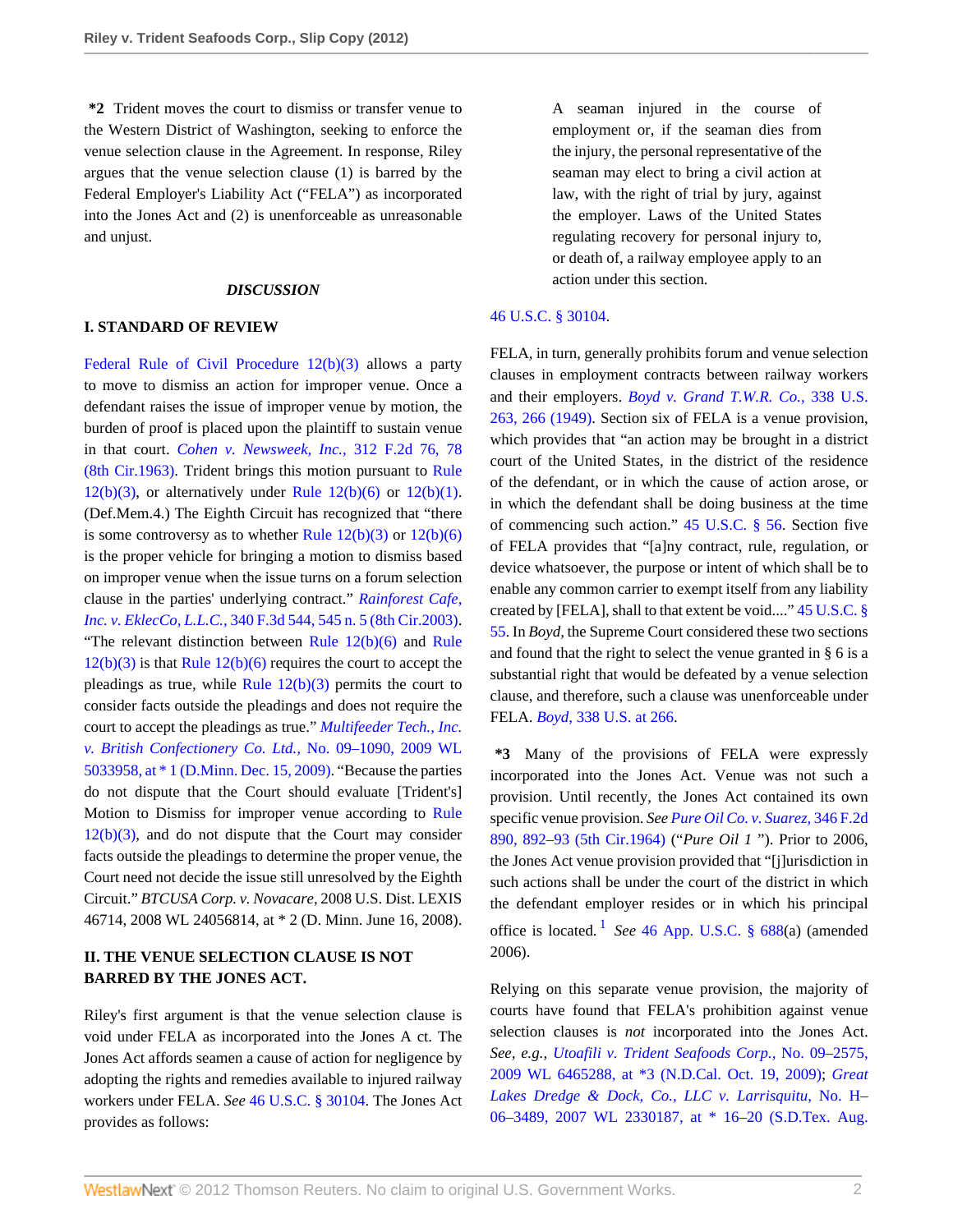[15, 2007\);](http://www.westlaw.com/Link/Document/FullText?findType=Y&serNum=2012929901&pubNum=0000999&originationContext=document&vr=3.0&rs=cblt1.0&transitionType=DocumentItem&contextData=(sc.Search)) *[Edah v. Trident Seafoods Corp,](http://www.westlaw.com/Link/Document/FullText?findType=Y&serNum=2011710174&pubNum=0000999&originationContext=document&vr=3.0&rs=cblt1.0&transitionType=DocumentItem&contextData=(sc.Search))* No. 06–554, [2007 WL 781899, at \\*2–3 \(S.D.Ohio Jan. 24, 2007\),](http://www.westlaw.com/Link/Document/FullText?findType=Y&serNum=2011710174&pubNum=0000999&originationContext=document&vr=3.0&rs=cblt1.0&transitionType=DocumentItem&contextData=(sc.Search)) *aff'd per curiam,* [282 Fed Appx. 431 \(6th Cir.2008\);](http://www.westlaw.com/Link/Document/FullText?findType=Y&serNum=2016385476&pubNum=6538&originationContext=document&vr=3.0&rs=cblt1.0&transitionType=DocumentItem&contextData=(sc.Search)) *[Willard](http://www.westlaw.com/Link/Document/FullText?findType=Y&serNum=1995155834&pubNum=109&originationContext=document&vr=3.0&rs=cblt1.0&transitionType=DocumentItem&contextData=(sc.Search)#co_pp_sp_109_1359) [v. Fishing Co. of Alaska, Inc.,](http://www.westlaw.com/Link/Document/FullText?findType=Y&serNum=1995155834&pubNum=109&originationContext=document&vr=3.0&rs=cblt1.0&transitionType=DocumentItem&contextData=(sc.Search)#co_pp_sp_109_1359)* 1995 AMC 1358, 1359–60 [\(D.Alaska 1995\)](http://www.westlaw.com/Link/Document/FullText?findType=Y&serNum=1995155834&pubNum=109&originationContext=document&vr=3.0&rs=cblt1.0&transitionType=DocumentItem&contextData=(sc.Search)#co_pp_sp_109_1359). There was no need to incorporate the venue provision of FELA into the Jones Act when the Act had its own venue provision. *See, e.g., Pure Oil 1,* [346 F.2d at](http://www.westlaw.com/Link/Document/FullText?findType=Y&serNum=1965113856&pubNum=350&originationContext=document&vr=3.0&rs=cblt1.0&transitionType=DocumentItem&contextData=(sc.Search)#co_pp_sp_350_892) [892–93](http://www.westlaw.com/Link/Document/FullText?findType=Y&serNum=1965113856&pubNum=350&originationContext=document&vr=3.0&rs=cblt1.0&transitionType=DocumentItem&contextData=(sc.Search)#co_pp_sp_350_892) ("Congress has seen fit to impose different venue requirements in Jones Act cases. To now hold that the venue requirements under [FELA] are controlling would negate the plain language of the Jones Act."), *aff'd on other grounds,* [384 U.S. 202 \(1966\)](http://www.westlaw.com/Link/Document/FullText?findType=Y&serNum=1966131560&pubNum=780&originationContext=document&vr=3.0&rs=cblt1.0&transitionType=DocumentItem&contextData=(sc.Search)) ("Pure Oil [2](#page-3-1)").<sup>2</sup> Accordingly, there was also no need to incorporate the related prohibition on venue selection clauses that was derived from FELA's venue provision. *See Edah,* [No. 06–554, 2007 WL 781899, at \\* 2–3](http://www.westlaw.com/Link/Document/FullText?findType=Y&serNum=2011710174&pubNum=0000999&originationContext=document&vr=3.0&rs=cblt1.0&transitionType=DocumentItem&contextData=(sc.Search)).

In 2006, Congress amended the Jones Act to sever the last sentence of 36 App. U.S.C. § 688(a) quoted above into its own subsection, which read: "Venue—An action under this section shall be brought in the judicial district in which the employer resides or the employer's principal office is located." *See* [46 U.S.C. § 30104](http://www.westlaw.com/Link/Document/FullText?findType=L&pubNum=1000546&cite=46USCAS30104&originatingDoc=Ib8df127348ab11e1aa95d4e04082c730&refType=LQ&originationContext=document&vr=3.0&rs=cblt1.0&transitionType=DocumentItem&contextData=(sc.Search))(b) (repealed 2008); [Pub.L. No. 109–304 § 6\(c\), 120 Stat. 1485,](http://www.westlaw.com/Link/Document/FullText?findType=l&pubNum=1077005&cite=UUID(ID56F274058-6E11DB8888A-1FBE4EA23AD)&originationContext=document&vr=3.0&rs=cblt1.0&transitionType=DocumentItem&contextData=(sc.Search)) 1510 (2006). In 2008, however, Congress amended the Jones Act to delete the separate venue provision. *See* National Defense Authorization Act for Fiscal Year 2008, [Pub.L. No. 110–181,](http://www.westlaw.com/Link/Document/FullText?findType=l&pubNum=1077005&cite=UUID(IA6ED0BA0CE-A911DCB3CEE-D86529E6D43)&originationContext=document&vr=3.0&rs=cblt1.0&transitionType=DocumentItem&contextData=(sc.Search)) [§ 3521, 122 Stat. 3,](http://www.westlaw.com/Link/Document/FullText?findType=l&pubNum=1077005&cite=UUID(IA6ED0BA0CE-A911DCB3CEE-D86529E6D43)&originationContext=document&vr=3.0&rs=cblt1.0&transitionType=DocumentItem&contextData=(sc.Search)) 596 (2008).

<span id="page-2-1"></span>While at first look, this amendment would appear to undermine the reasoning employed to decline to apply FELA's prohibition on venue selection clauses in Jones Act cases (*See* Pl. Mem. 8,  $10-13$  $10-13$ ),  $3$  it is necessary to examine the Congressional intent behind the 2008 amendment. *E.g., Cox v. Roth,* [348 U.S. 207, 209 \(1955\)](http://www.westlaw.com/Link/Document/FullText?findType=Y&serNum=1955117985&pubNum=780&originationContext=document&vr=3.0&rs=cblt1.0&transitionType=DocumentItem&contextData=(sc.Search)#co_pp_sp_780_209) (courts typically deal with the interaction between FELA and the Jones Act as a question of Congressional intent). An examination of this Congressional intent leads to the conclusion that the 2008 repeal of the Jones Act venue provision was not meant to alter the existing law. *See Utoafili,* [No. 09–2575, 2009](http://www.westlaw.com/Link/Document/FullText?findType=Y&serNum=2021998949&pubNum=999&originationContext=document&vr=3.0&rs=cblt1.0&transitionType=DocumentItem&contextData=(sc.Search)) [WL 6465288, at \\*3–5;](http://www.westlaw.com/Link/Document/FullText?findType=Y&serNum=2021998949&pubNum=999&originationContext=document&vr=3.0&rs=cblt1.0&transitionType=DocumentItem&contextData=(sc.Search)) *see also [Vesuna v.C.S.C.S. Int'l,](http://www.westlaw.com/Link/Document/FullText?findType=Y&serNum=2020639541&pubNum=0000999&originationContext=document&vr=3.0&rs=cblt1.0&transitionType=DocumentItem&contextData=(sc.Search)) N.V.,* [No. 09–20286, 2009 WL 4543319, at \\* 2 \(S.D.Fla.](http://www.westlaw.com/Link/Document/FullText?findType=Y&serNum=2020639541&pubNum=0000999&originationContext=document&vr=3.0&rs=cblt1.0&transitionType=DocumentItem&contextData=(sc.Search)) [Nov. 30, 2009\)](http://www.westlaw.com/Link/Document/FullText?findType=Y&serNum=2020639541&pubNum=0000999&originationContext=document&vr=3.0&rs=cblt1.0&transitionType=DocumentItem&contextData=(sc.Search)). As outlined by the court in *Utoafili,* the House Reports associated with the 2008 amendment provide that the amendment "was intended as a codification without substantive change" and that the venue provision was "being repealed to make clearer that the prior law regarding venue, including the holding of [*Pure Oil 2* ] and cases following it, remains in effect ..." *Utoafili,* [No. 09–2575, 2009 WL](http://www.westlaw.com/Link/Document/FullText?findType=Y&serNum=2021998949&pubNum=0000999&originationContext=document&vr=3.0&rs=cblt1.0&transitionType=DocumentItem&contextData=(sc.Search)) [6465288, at \\*5](http://www.westlaw.com/Link/Document/FullText?findType=Y&serNum=2021998949&pubNum=0000999&originationContext=document&vr=3.0&rs=cblt1.0&transitionType=DocumentItem&contextData=(sc.Search)) (quoting [H.R.Rep. No. 110–437, at 5 \(2007\)](http://www.westlaw.com/Link/Document/FullText?findType=Y&pubNum=0100014&cite=HRREP110-437&originationContext=document&vr=3.0&rs=cblt1.0&transitionType=DocumentItem&contextData=(sc.Search))). Therefore, the 2008 amendment was intended to make clear that venue under the Jones Act is to be treated in accordance with [28 U.S.C. § 1391\(c\)](http://www.westlaw.com/Link/Document/FullText?findType=L&pubNum=1000546&cite=28USCAS1391&originationContext=document&vr=3.0&rs=cblt1.0&transitionType=DocumentItem&contextData=(sc.Search)#co_pp_4b24000003ba5), as courts have been treating Jones Act venue since *Pure Oil 2. Id.* As discussed above, under existing law prior to the 2008 amendment, courts found venue selection clauses permissible under the Jones Act. Accordingly, the Court finds that it would be inconsistent with Congressional intent to "interpret<sup>[]</sup> the repeal of the venue provision as an invitation to incorporate into the Jones Act the venue provision of FELA and its attached 'substantive rights.' " $4$  *Id.* 

<span id="page-2-2"></span><span id="page-2-0"></span>**\*4** This Court finds that FELA's venue provisions should not be read into the Jones Act. Therefore, the Jones Act does not void the venue selection clause in Riley's Agreement with Trident.

# **III. THE VENUE SELECTION CLAUSE IS NOT UNJUST OR UNREASONABLE.**

Riley's second argument against enforcement of the venue selection clause is that enforcement of the clause would be unreasonable and unjust. *See [Bremen v. Zapata Off–Shore](http://www.westlaw.com/Link/Document/FullText?findType=Y&serNum=1972127141&pubNum=780&originationContext=document&vr=3.0&rs=cblt1.0&transitionType=DocumentItem&contextData=(sc.Search)#co_pp_sp_780_10) Co.,* [407 U.S. 1, 10–18 \(1972\).](http://www.westlaw.com/Link/Document/FullText?findType=Y&serNum=1972127141&pubNum=780&originationContext=document&vr=3.0&rs=cblt1.0&transitionType=DocumentItem&contextData=(sc.Search)#co_pp_sp_780_10) A forum or venue selection clause is prima facie valid and enforceable, and "the party challenging the clause bears an especially 'heavy burden of proof.' " *[Servewell Plumbing, LLC v. Federal Ins. Co.,](http://www.westlaw.com/Link/Document/FullText?findType=Y&serNum=2008564747&pubNum=506&originationContext=document&vr=3.0&rs=cblt1.0&transitionType=DocumentItem&contextData=(sc.Search)#co_pp_sp_506_789)* 439 [F.3d 786, 789 \(8th Cir.2006\)](http://www.westlaw.com/Link/Document/FullText?findType=Y&serNum=2008564747&pubNum=506&originationContext=document&vr=3.0&rs=cblt1.0&transitionType=DocumentItem&contextData=(sc.Search)#co_pp_sp_506_789) (quoting *Bremen,* [407 U.S. at](http://www.westlaw.com/Link/Document/FullText?findType=Y&serNum=1972127141&pubNum=780&originationContext=document&vr=3.0&rs=cblt1.0&transitionType=DocumentItem&contextData=(sc.Search)#co_pp_sp_780_17) [17\).](http://www.westlaw.com/Link/Document/FullText?findType=Y&serNum=1972127141&pubNum=780&originationContext=document&vr=3.0&rs=cblt1.0&transitionType=DocumentItem&contextData=(sc.Search)#co_pp_sp_780_17) A forum selection clause is unenforceable if (1) it is the product of fraud or overreaching, (2) trial in the selected forum would be so gravely difficult and inconvenient that it would effectively deprive the plaintiff of his day in court, or (3) enforcement of the clause would contravene a strong public policy of the forum. *[Richards v. Lloyd's of London,](http://www.westlaw.com/Link/Document/FullText?findType=Y&serNum=1998044791&pubNum=506&originationContext=document&vr=3.0&rs=cblt1.0&transitionType=DocumentItem&contextData=(sc.Search)#co_pp_sp_506_1294)* [135 F.3d 1289, 1294 \(9th Cir.1998\);](http://www.westlaw.com/Link/Document/FullText?findType=Y&serNum=1998044791&pubNum=506&originationContext=document&vr=3.0&rs=cblt1.0&transitionType=DocumentItem&contextData=(sc.Search)#co_pp_sp_506_1294) *[Sun World Line, Ltd. v.](http://www.westlaw.com/Link/Document/FullText?findType=Y&serNum=1986147993&pubNum=350&originationContext=document&vr=3.0&rs=cblt1.0&transitionType=DocumentItem&contextData=(sc.Search)) March Shipping Corp.,* [801 F.2d 1066 \(8th Cir.1986\)](http://www.westlaw.com/Link/Document/FullText?findType=Y&serNum=1986147993&pubNum=350&originationContext=document&vr=3.0&rs=cblt1.0&transitionType=DocumentItem&contextData=(sc.Search)).

Riley argues that the clause is a product of Trident's overreaching and is an abuse of Trident's bargaining power. However, "a differential in power or education on a nonnegotiated contract will not vitiate a forum selection clause." *Murphy v. Schneider Nat'l, Inc.,* 362 F.3d 1131, 1141 (9th Cir.2004) (*citing [Carnival Cruise Lines, Inc. v. Shute,](http://www.westlaw.com/Link/Document/FullText?findType=Y&serNum=1991075041&pubNum=780&originationContext=document&vr=3.0&rs=cblt1.0&transitionType=DocumentItem&contextData=(sc.Search)#co_pp_sp_780_595)* 499 [U.S. 585, 595 \(1991\)\)](http://www.westlaw.com/Link/Document/FullText?findType=Y&serNum=1991075041&pubNum=780&originationContext=document&vr=3.0&rs=cblt1.0&transitionType=DocumentItem&contextData=(sc.Search)#co_pp_sp_780_595). Riley contends that the clause was inserted in "small print" and "slipped in" to the Agreement. But the venue selection clause was printed, in relevant part, in all capital letters in the middle of a one-page contract. (McCarthy Dec., Ex. 5, ¶ 6.) In addition, Riley had previously entered into a contract of employment with Trident containing an identical venue selection clause. (*Id.* at Ex. 1, ¶ 6.) Riley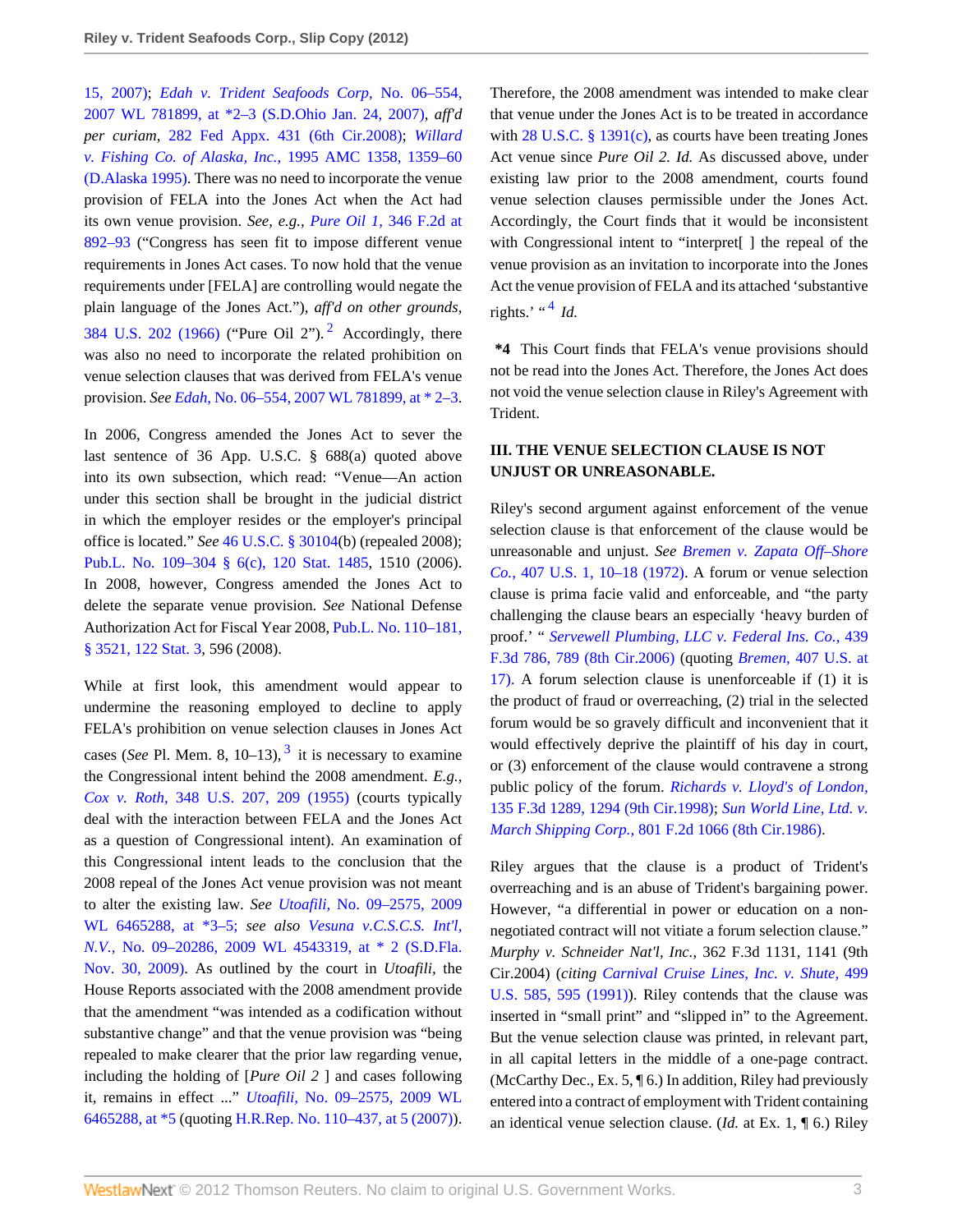also contends that the clause is unenforceable because it was in a "take it or leave it" employment contract. However, if Riley opposed the clause, he could have sought work with any number of fishing employers during the height of the fall fishing season. *See, e.g., [Murphy v. Schneider Nat'l,](http://www.westlaw.com/Link/Document/FullText?findType=Y&serNum=2004244525&pubNum=506&originationContext=document&vr=3.0&rs=cblt1.0&transitionType=DocumentItem&contextData=(sc.Search)#co_pp_sp_506_1141) Inc.,* [362 F.3d 1133, 1141 \(9th Cir.2004\)](http://www.westlaw.com/Link/Document/FullText?findType=Y&serNum=2004244525&pubNum=506&originationContext=document&vr=3.0&rs=cblt1.0&transitionType=DocumentItem&contextData=(sc.Search)#co_pp_sp_506_1141) ("If, as [Plaintiff] asserts, [the employer] told him that the contract was not negotiable, [Plaintiff] had the opportunity to seek work with other employers if he opposed the forum selection clause."). Riley has not shown the sort of fraud or coercion by Trident necessary to overcome the presumption of validity of the venue selection clause.

Nor has Riley shown that enforcement of the venue selection clause would deprive him of his day in court. Riley points to his financial difficulties and argues that traveling to Seattle for the lawsuit would cause him inconvenience and hardship. In support of his position, Riley cites *[Murphy v. Schneider](http://www.westlaw.com/Link/Document/FullText?findType=Y&serNum=2004244525&pubNum=506&originationContext=document&vr=3.0&rs=cblt1.0&transitionType=DocumentItem&contextData=(sc.Search)) Nat'l, Inc.,* [362 F .3d 1133 \(9th Cir.2004\)](http://www.westlaw.com/Link/Document/FullText?findType=Y&serNum=2004244525&pubNum=506&originationContext=document&vr=3.0&rs=cblt1.0&transitionType=DocumentItem&contextData=(sc.Search)) and *[Walker v.](http://www.westlaw.com/Link/Document/FullText?findType=Y&serNum=2000471290&pubNum=4637&originationContext=document&vr=3.0&rs=cblt1.0&transitionType=DocumentItem&contextData=(sc.Search)) Carnival Cruise Lines,* [107 F.Supp.2d 1135 \(N.D.Cal.2000\)](http://www.westlaw.com/Link/Document/FullText?findType=Y&serNum=2000471290&pubNum=4637&originationContext=document&vr=3.0&rs=cblt1.0&transitionType=DocumentItem&contextData=(sc.Search)). In those cases, the court concluded that forum selection clauses should not be enforced because the plaintiffs' physical disabilities and economic constraints were so severe that, in combination, they would preclude the plaintiffs from having their day in court. *Murphy,* [362 F.3d at 1143;](http://www.westlaw.com/Link/Document/FullText?findType=Y&serNum=2004244525&pubNum=506&originationContext=document&vr=3.0&rs=cblt1.0&transitionType=DocumentItem&contextData=(sc.Search)#co_pp_sp_506_1143) *[Walker,](http://www.westlaw.com/Link/Document/FullText?findType=Y&serNum=2000471290&pubNum=4637&originationContext=document&vr=3.0&rs=cblt1.0&transitionType=DocumentItem&contextData=(sc.Search)#co_pp_sp_4637_1138)* 107 [F.Supp.2d at 1138](http://www.westlaw.com/Link/Document/FullText?findType=Y&serNum=2000471290&pubNum=4637&originationContext=document&vr=3.0&rs=cblt1.0&transitionType=DocumentItem&contextData=(sc.Search)#co_pp_sp_4637_1138). Here, Riley has not alleged that a physical limitation would prevent him from pursuing this action in Washington. Although Riley asserts financial hardship, the expense of travel alone does not deprive Riley of a meaningful day in court. *[Siebert v. Amateur Athletic Union,](http://www.westlaw.com/Link/Document/FullText?findType=Y&serNum=2008702431&pubNum=4637&originationContext=document&vr=3.0&rs=cblt1.0&transitionType=DocumentItem&contextData=(sc.Search)#co_pp_sp_4637_1046)* [422 F.Supp.2d 1033, 1046 \(D.Minn.2006\)](http://www.westlaw.com/Link/Document/FullText?findType=Y&serNum=2008702431&pubNum=4637&originationContext=document&vr=3.0&rs=cblt1.0&transitionType=DocumentItem&contextData=(sc.Search)#co_pp_sp_4637_1046). Enforcement of the venue selection clause is not unreasonable under the circumstances.

**\*5** In addition, the Court finds that enforcement of the venue selection clause will not contravene a strong public policy of the forum. In this Jones Act and general maritime law case, federal admiralty law applies. As set forth in *Bremen,* federal admiralty law favors enforcement of venue selection clauses. *[Sun World Lines, Ltd.,](http://www.westlaw.com/Link/Document/FullText?findType=Y&serNum=1986147993&pubNum=350&originationContext=document&vr=3.0&rs=cblt1.0&transitionType=DocumentItem&contextData=(sc.Search)#co_pp_sp_350_1068)* 801 F.2d at 1068.

# **IV. TRIDENT MAY ENFORCE THE VENUE SELECTION CLAUSE.**

Because the venue selection clause is not void under the Jones Act, and because it is not unenforceable as unjust or unreasonable, the clause may be enforced against Riley. Riley agreed to bring disputes arising out of his employment, and specifically disputes arising under the Jones Act and the general maritime law, in the federal or state courts in King County, Washington. Accordingly, this case should be heard there.

### **V. TRANSFER IS APPROPRIATE.**

The Court has the discretion to either dismiss or transfer this case. "The district court of a district in which is filed a case laying venue in the wrong division or district shall dismiss, or if it be in the interest of justice, transfer such case to any district or division in which it could have been brought." 28 U.S.C. § 406(a). Typically, a transfer is preferred over the dismissal of an action in order to remove "whatever obstacles may impede an expeditious and orderly adjudication of cases and controversies on their merits." *[Goldlawr, Inc. v.](http://www.westlaw.com/Link/Document/FullText?findType=Y&serNum=1962127606&pubNum=780&originationContext=document&vr=3.0&rs=cblt1.0&transitionType=DocumentItem&contextData=(sc.Search)#co_pp_sp_780_466) Heiman,* [369 U.S. 463, 466–67 \(1962\)](http://www.westlaw.com/Link/Document/FullText?findType=Y&serNum=1962127606&pubNum=780&originationContext=document&vr=3.0&rs=cblt1.0&transitionType=DocumentItem&contextData=(sc.Search)#co_pp_sp_780_466). Transfer, rather than dismissal, is appropriate here. Dismissal of this action would require Riley to incur the time and expense of re-filing this lawsuit in Washington, as well as the associated delay in proceedings. Trident has agreed to stipulate to a dismissal without prejudice upon transfer of the case to the Western District of Washington if Riley wishes to proceed in state court in King County instead of federal court. In the interest of judicial economy, the Court concludes that justice is best served by transfer, rather than dismissal.

#### *RECOMMENDATION*

Based upon the record, memoranda, and oral arguments of counsel, **IT IS HEREBY RECOMMENDED** that Defendant's Motion to Dismiss or Transfer Venue [Docket No. 4] be **GRANTED** and that the case be transferred to the Western District of Washington.

#### Footnotes

- <span id="page-3-0"></span>[1](#page-1-0) Although this section read as a grant of "jurisdiction," courts consistently interpreted it as a venue provision, which interpretation was affirmed by the Supreme Court. *[Panama R.R. Co. v. Johnson,](http://www.westlaw.com/Link/Document/FullText?findType=Y&serNum=1924123474&pubNum=780&originationContext=document&vr=3.0&rs=cblt1.0&transitionType=DocumentItem&contextData=(sc.Search)#co_pp_sp_780_384)* 264 U.S. 375, 384 (1924).
- <span id="page-3-1"></span>[2](#page-2-0) *Pure Oil 2* held that the venue provision in the Jones Act should be interpreted consistently with [28 U.S.C. § 1391\(c\),](http://www.westlaw.com/Link/Document/FullText?findType=L&pubNum=1000546&cite=28USCAS1391&originationContext=document&vr=3.0&rs=cblt1.0&transitionType=DocumentItem&contextData=(sc.Search)#co_pp_4b24000003ba5) the general venue statute.
- <span id="page-3-2"></span>[3](#page-2-1) Riley relies primarily on two cases to support his argument that the 2008 amendment to the Jones Act necessarily requires that FELA's prohibition on venue selection clauses be incorporated into the Jones Act: *[Harrington v. Atlantic Sounding Co., Inc.,](http://www.westlaw.com/Link/Document/FullText?findType=Y&serNum=2021771855&pubNum=506&originationContext=document&vr=3.0&rs=cblt1.0&transitionType=DocumentItem&contextData=(sc.Search))* 602 F.3d 113